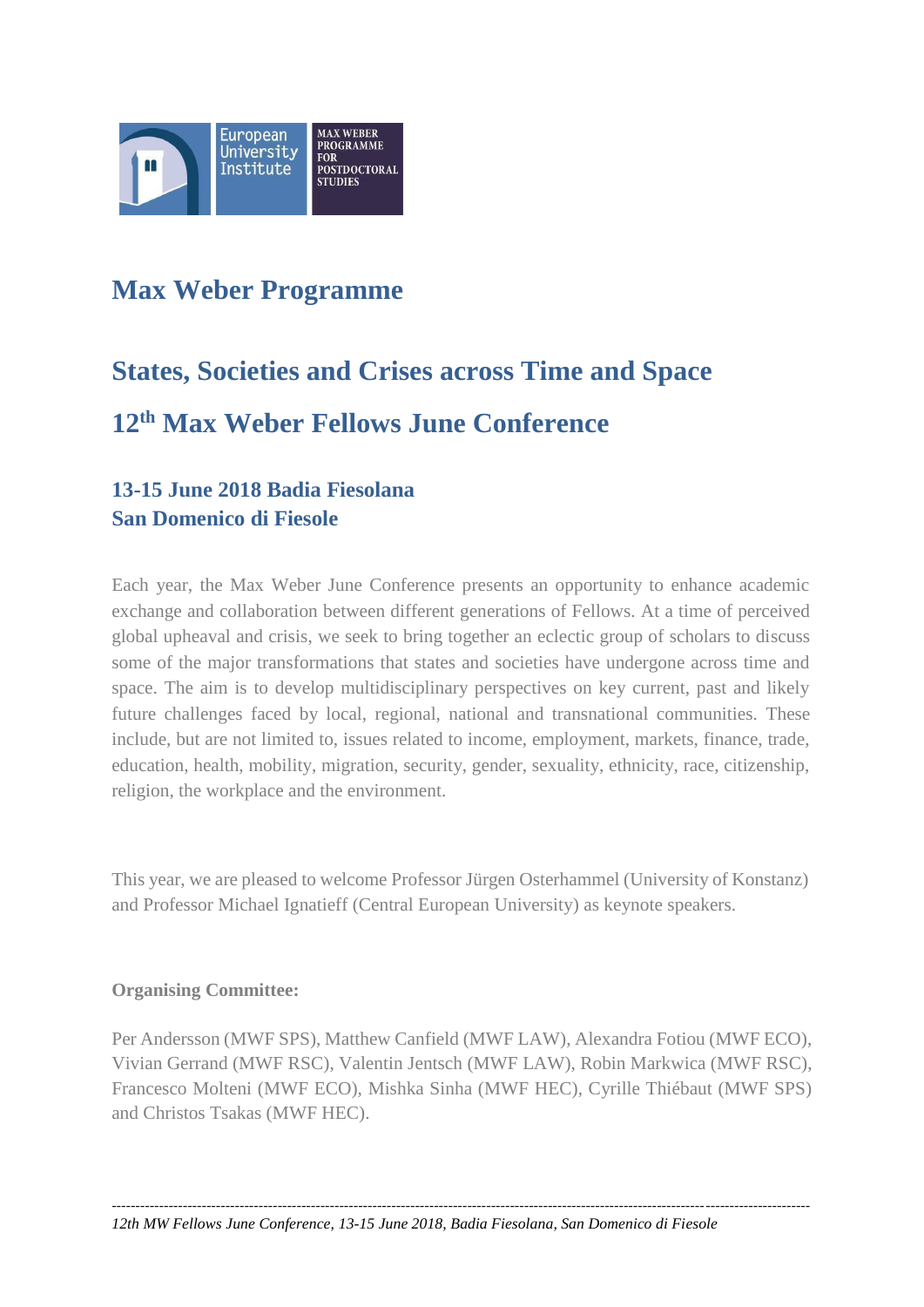# **Wednesday, 13th June 2018**

#### **08.45-09.00 Registration (outside Emeroteca)**

#### **09.00-10.30 Morning Session I**

#### **Panel 1 (Emeroteca): Representation Gaps in Times of Crisis**

Chair: **Tine Gade (MWF RSC)**

Panellists: **Mirjam Dageförde (MWF SPS)** Societal Inequality and Representation Gaps: Who Is Not Represented?

> **Iakovos Iakovidis (MWF LAW)** Some Transnational Political Effects of a Crisis: the Rise of the Extreme Right and Lack of Solidarity among European Nations in the Greek Crisis

> **Hanna Kleider (MWF SPS)** Economic Insecurity and Attitudes towards Immigrants: Evidence from a Panel Study

**Stefanie Reher (University of Strathclyde)** Bridging the Gap? Opinion Congruence between Political Elites and Citizens with Disabilities

**Cyrille Thiébaut (MWF SPS)** Could Euroscepticism be a Rational Answer from the French Public to Ambivalent Political Elites?

#### **Panel 2 (Seminar Room 2): Advances in Microeconomic Theory**

Chair: **Kory Kantenga (MWF ECO)**

Panellists: **Matteo Foschi (MWF ECO)** Subjective Performance Evaluation of Employees with Biased Beliefs

> **Maxim Goryunov (MWF ECO)** Continuous Spatial Monopolistic Competition: Matching Goods with Consumers

**Kym Pram (MWF ECO)** Learning and Evidence in Principal-Agent Environments

#### **10.30-11.00 Coffee Break, Lower Loggia**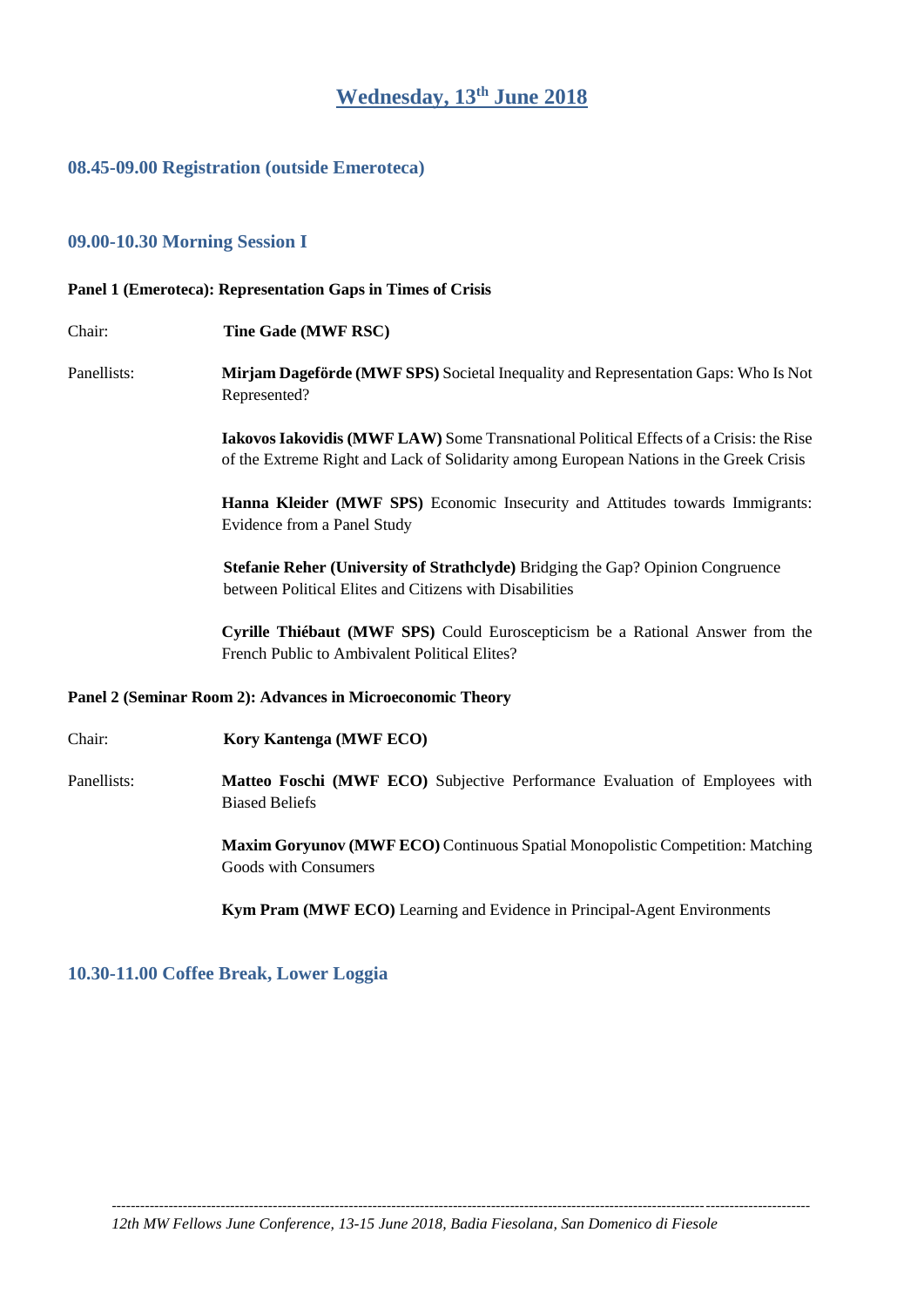# **11.00-12.30 Morning Session II**

#### **Panel 3 (Emeroteca): Labour and Demographic Economics**

| Chair:      | <b>Alexandra Fotiou (MWF ECO)</b>                                                                                                                                           |  |  |  |  |  |  |  |
|-------------|-----------------------------------------------------------------------------------------------------------------------------------------------------------------------------|--|--|--|--|--|--|--|
| Panellists: | Ylenia Brilli (Gothenburg University) Why Don't You Take a Free Shot? Free Access to<br>Flu Vaccination and its Effects on Take-up Probability and Health                   |  |  |  |  |  |  |  |
|             | <b>Jeanne Commault (MWF ECO)</b> Consumption Does Not Evolve as a Random Walk<br>around Small Income Shocks                                                                 |  |  |  |  |  |  |  |
|             | Denis Gorea (MWF ECO) Liquidity Constraints in the U.S. Housing Market                                                                                                      |  |  |  |  |  |  |  |
|             | Jordi Teixido-Figueras (University of Barcelona) The Weight of the Light Bill                                                                                               |  |  |  |  |  |  |  |
|             | Tomasz Zawisza (MWF ECO) Optimal Taxation of Employment and Self-Employment:<br>Evidence from Poland and its Implications                                                   |  |  |  |  |  |  |  |
|             | Panel 4 (Seminar Room 2): International Justice and Human Rights                                                                                                            |  |  |  |  |  |  |  |
| Chair:      | León Castellanos-Jankiewicz (MWF LAW)                                                                                                                                       |  |  |  |  |  |  |  |
| Panellists: | Matthew Canfield (MWF LAW) Precarious Publics: Fighting for Food Justice in an Age<br>of Network Governance                                                                 |  |  |  |  |  |  |  |
|             | León Castellanos-Jankiewicz (MWF LAW) International Status Meets Domestic<br>Disenfranchisement: a Brief History of Statelessness                                           |  |  |  |  |  |  |  |
|             | Valentin Jentsch (MWF LAW) Corporate Social Responsibility and the Law:<br>Regulatory Approaches for Transnational Companies to Protect Human Rights and the<br>Environment |  |  |  |  |  |  |  |
|             | Alain Zysset (Durham University) The Common Core between Human Rights Law and<br>International Criminal Law: A Structural Account                                           |  |  |  |  |  |  |  |

# **12.30-14.00 Lunch Break, Sala della Colonna**

### **14.00-15.30 Afternoon Session I**

#### **Panel 5 (Emeroteca): International Security**

Chair: **Robin Markwica (MWF RSC)**

Panellists: **Marina Henke (MWF SPS)** A Social-Institutional Theory of EU Force Recruitment

*12th MW Fellows June Conference, 13-15 June 2018, Badia Fiesolana, San Domenico di Fiesole*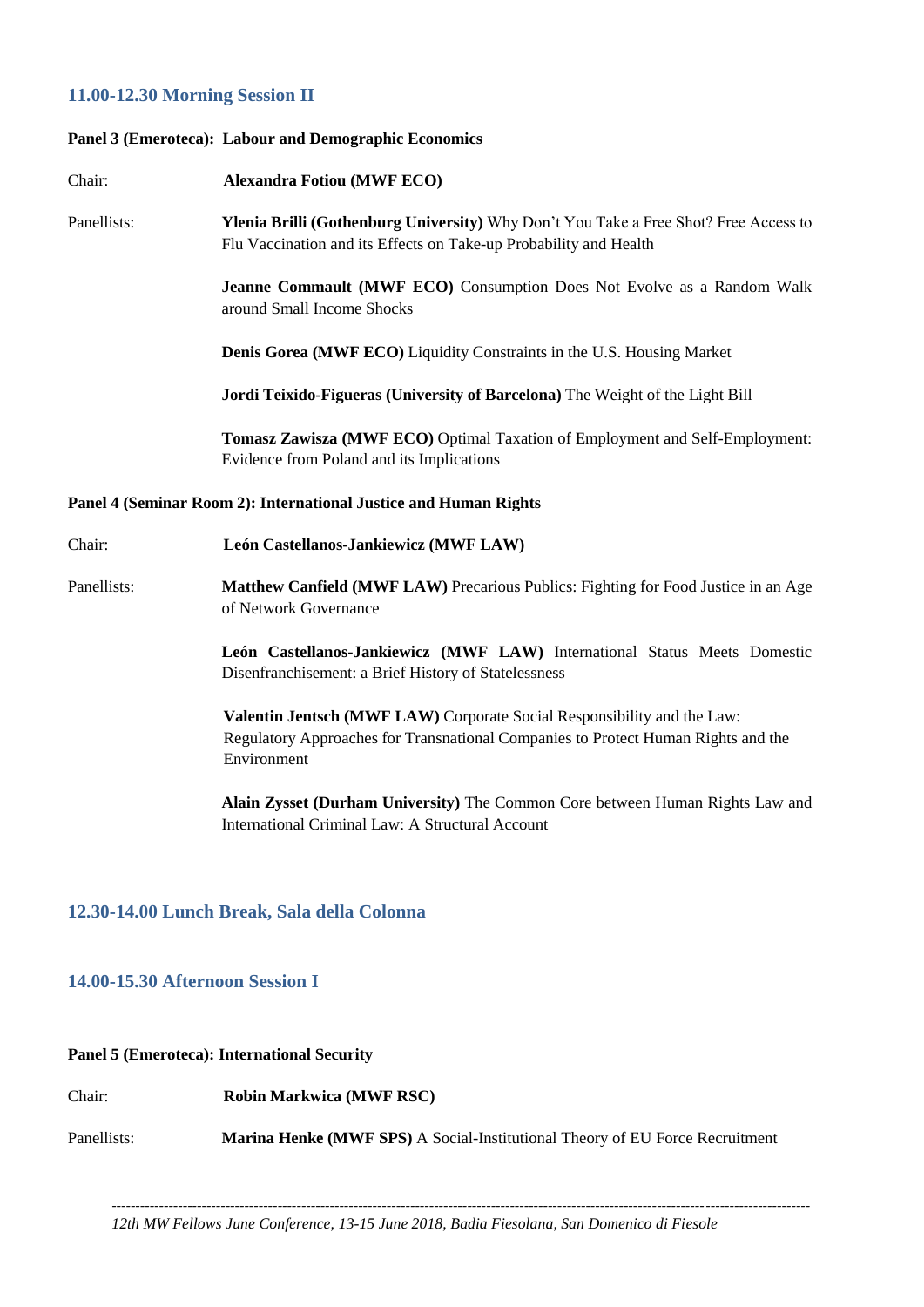**Per Lægreid (University of Bergen)** Organizing for Internal Security and Crisis Management: Building Governance Capacity and Legitimacy

**Stefano Marcuzzi (MWF RSC)** The Development of EU-NATO Collaboration among the Southern Flank

**Akisato Suzuki (MWF SPS)** Why Citizens Let Their Leaders Engage in Armed Conflict

**Paul Van Hooft (MWF SPS)** Partner, Trouble Spot, and Rival: Europe in American Grand Strategy

#### **Panel 6 (Seminar Room 2): Gender and Society**

| Chair:      | <b>Jeanne Commault (MWF ECO)</b>                                                                                       |
|-------------|------------------------------------------------------------------------------------------------------------------------|
| Panellists: | <b>David Do Paço (Sciences Po Paris)</b> Women in Inter-Imperial Diplomacy: Istanbul in the<br>Late Eighteenth Century |
|             | <b>Seetha Menon (MWF ECO)</b> The Effect of Marital Endowments on Domestic Violence in<br>India                        |

**Katya Motyl (MWF HEC)** New Bodies, New Women: Gender Trouble in Vienna, 1890- 1930

#### **15.30-16.00 Coffee Break, Lower Loggia**

#### **16.00-17.30 Afternoon Session II**

#### **Panel 7 (Emeroteca): Conflict and State-Society Transformations in MENA**

| Chair:      | <b>Aydin Yildirim (MWF RSC)</b>                                                                                                                                   |
|-------------|-------------------------------------------------------------------------------------------------------------------------------------------------------------------|
| Panellists: | Saeed Bagheri (MWF LAW) The Legal Aspects of War to Peace Transitions in Post-<br>Islamic State Iraq                                                              |
|             | Georges Fahmi (Research Fellow RSC) The Muslim Brotherhood in Egypt and the Use<br>of Violence                                                                    |
|             | Tine Gade (MWF RSC) In-Group Policing and the Non-Occurrence of Civil War:<br>Lebanon after 2011                                                                  |
|             | <b>Jamil Mouawad (MWF RSC)</b> From 'Nomads, to Traders, to Unemployed': Economic<br>Transformations in Lebanon's Wade Khaled on the Border with Syria            |
|             | Jan Claudius Völkel (Marie Skłodowska Curie Fellow, Free University of Brussels)<br>North African Parliaments after the Arab Spring: Partners in Democratization? |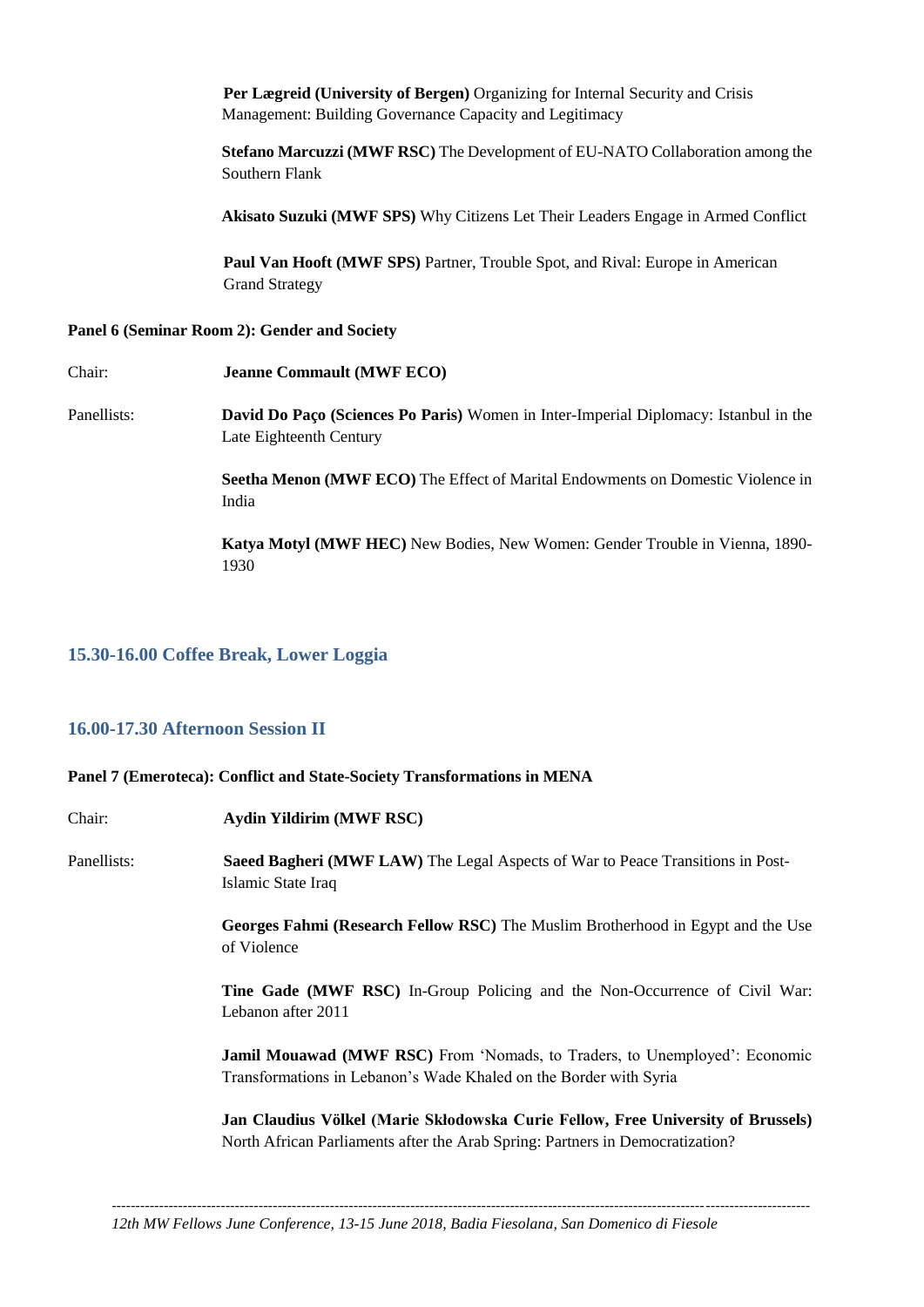#### **Panel 8 (Seminar Room 2): Multidisciplinary Approaches to Economic and Social Policy**

Chair: **Per Andersson (MWF SPS)**

Panellists: **Jonathan Chapman (New York University Abu Dhabi)** Inequality and Poor Law Policy in Late-Victorian England

> **Andrea Papadia (MWF RSC)** Ethnic Fragmentation and Public Goods Provision in Brazil: A Long-run Perspective, 1872-2010

> **Gemma Scalise (MWF SPS)** Converging Policy Ideas, Divergent Outcomes: Varieties of Active Inclusion in Europe

> **Katalin Straner (University of Southampton)** Urban Practices of Knowledge and Exile: The Central European Emigré Community in London, 1840s-1860s

> **Aris Trantidis (MWF SPS)** Does History Matter? Methodological Synergies for a Mixed-Methods Approach in Political Science

**18.00 Barbecue, Lower Loggia (with group photo)**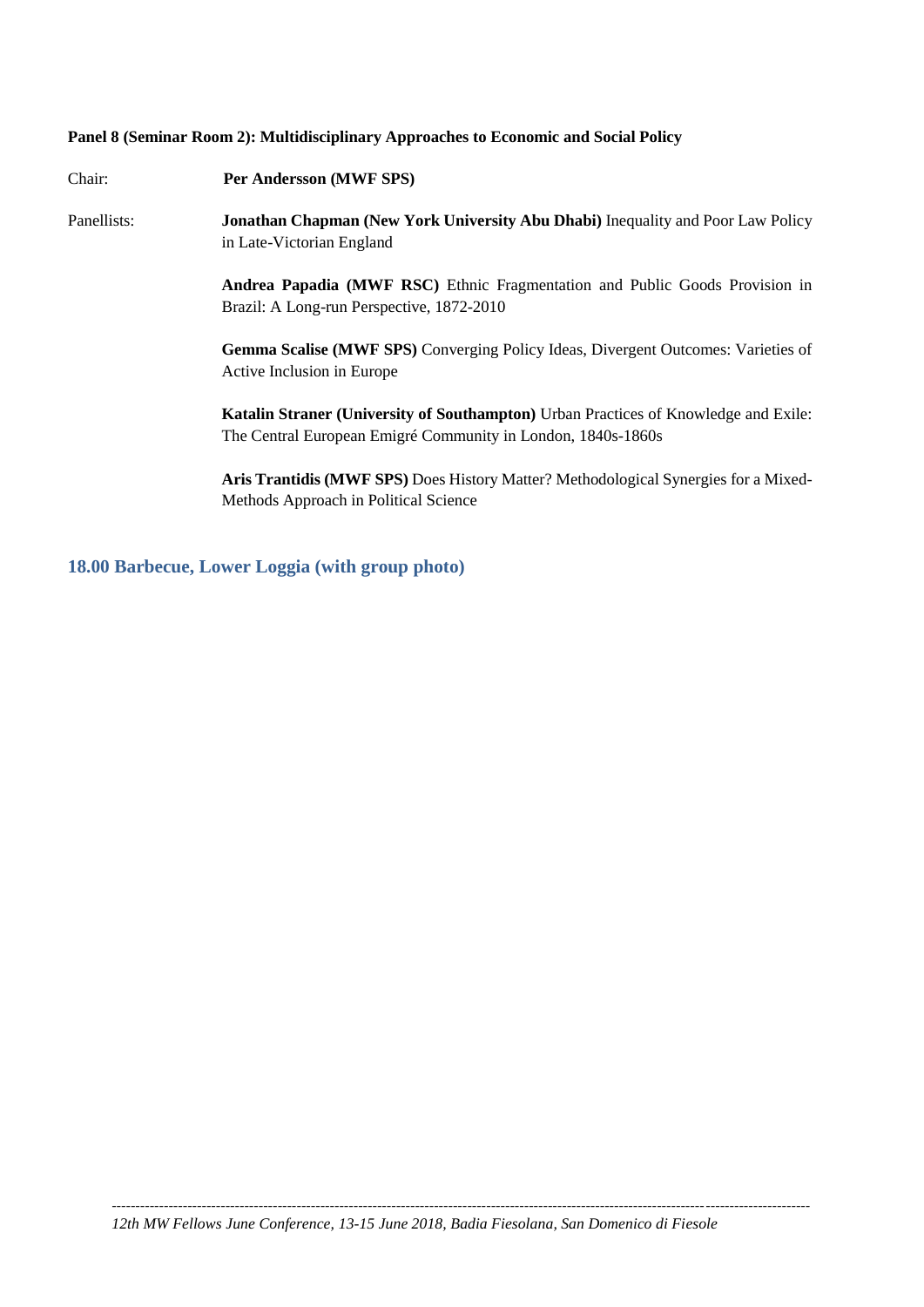# **Thursday, 14th June 2018**

# **09.00-10.30 Morning Session I**

# **Panel 9 (Emeroteca): Fiscal Policy and Austerity**

| Chair:      | <b>Francesco Molteni (MWF ECO)</b>                                                                                                                                                                      |
|-------------|---------------------------------------------------------------------------------------------------------------------------------------------------------------------------------------------------------|
| Panellists: | Per Andersson (MWF SPS) Power-Sharing and Income Taxation in Authoritarian States                                                                                                                       |
|             | Alexandra Fotiou (MWF ECO) Plague or Panacea? State-dependent Effects of Public<br>Investment (with B. Cozmanca, ECB, and M. Ferdinandusse, ECB)                                                        |
|             | Amuitz Garmendia Madariaga (Universidad Carlos III, Madrid) Fiscal<br>Decentralization and Competitive Politics: Explaining the Survival of Subnational<br>Governments in Federal States                |
|             | Laura Seelkopf (Jean Monnet Fellow RSC) Global Lineages of the Tax State: A New<br>Comprehensive Data Set of Tax Introductions Worldwide                                                                |
|             | Zbigniew Truchlewski (MWF SPS) Austerity: End of the Party?                                                                                                                                             |
|             | Eugenia Vella (University of Sheffield) Should I Stay or Should I Go? Austerity,<br>Unemployment and Migration (with G. Bandeira, Bank of Spain, and J. Caballe,<br>Autonomous University of Barcelona) |
|             | Panel 10 (Seminar Room 2): Legal and Cultural Studies of Islam                                                                                                                                          |
| Chair:      | Vivian Gerrand (MWF RSC)                                                                                                                                                                                |
| Panellists: | Fedja Buric (Bellarmine University) Islamic Law in Interwar Europe: The Case of<br>Bosnian Shari'a and its Implications for the Current Euro-Islamic Dynamic                                            |
|             | Paul McDonough (MWF LAW) Examining International Human Rights Standards in<br>Light of Sharia                                                                                                           |
|             | Leila Seurat (MWF RSC) The Experience of French Muslims on the Hajj                                                                                                                                     |
|             | Panel 11 (Seminar Room 3): Constitutionalism and Democracy                                                                                                                                              |
| Chair:      | <b>Raquel Barradas De Freitas (MWF SPS)</b>                                                                                                                                                             |
| Panellists: | Besir Ceka (Davidson College) Socioeconomic Status and Support for Liberal<br>Democracy: A Cross-National Comparison (with P. Magalhães)                                                                |
|             | Hent Kalmo (University of Tartu/Harvard Law School) Does the EU Have an Economic<br>Constitution?                                                                                                       |
|             | Steven Klein (University of Florida) Democracy and the Question of Capitalism                                                                                                                           |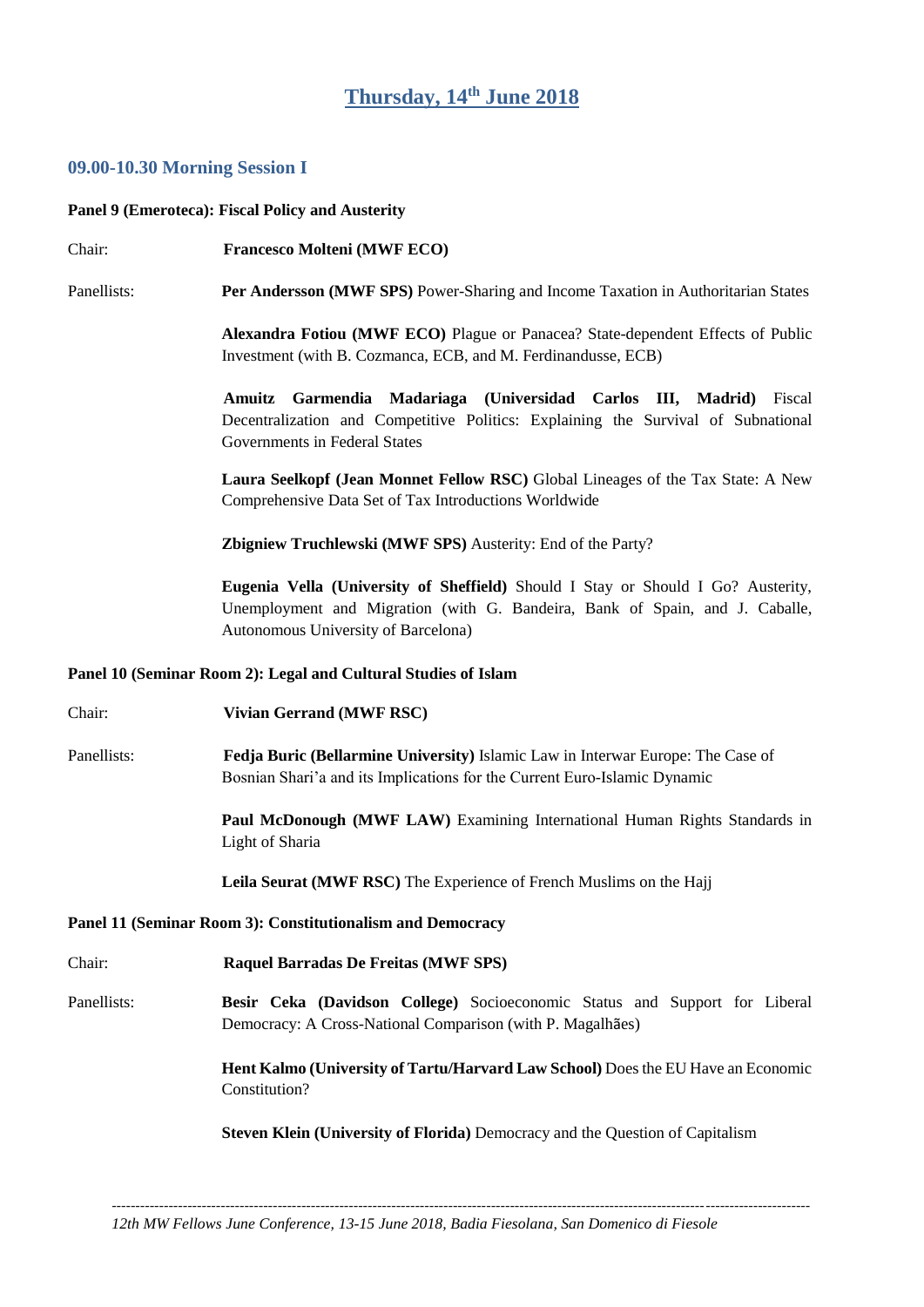#### **10.30-11.00 Coffee Break and First Poster Session, Lower Loggia**

Posters: **Chiara Destri (MWF SPS)** Informed Voting: Is It a Duty?

**Giulia Dotti Sani (MWF SPS) and Mario Quaranta (MWF SPS)** Attitudes towards the Right to Adopt of Gay Male and Lesbian Couples: A Cross-National Comparison of 23 Countries

**Carolin Schmitz (MWF HEC)** The Medical Encounter and Social Order in Early Modern Spain

**Giulia Tura (MWF ECO)** Culture and Legal Status Trade-offs in Marriage Markets

**Tatyana Zhuravleva (MWF ECO)** A Dynamic Analysis of Demand for Childcare, Maternal Employment and Child Obesity in Russia

#### **11.00-12.30 Morning Session II**

#### **Panel 12 (Emeroteca): The European Union's Legitimacy Crisis**

| Chair:      | <b>Cyrille Thiébaut (MWF SPS)</b>                                                                                                                                  |
|-------------|--------------------------------------------------------------------------------------------------------------------------------------------------------------------|
| Panellists: | Or Bassok (University of Nottingham) The Two European Regional Courts' Legitimation<br>Theories and their Destiny                                                  |
|             | <b>Ioanna Hadjiyianni (MWF LAW)</b> The Role of the Court of Justice of the European Union<br>in Reviewing Extraterritoriality                                     |
|             | <b>Marta Morvillo (MWF LAW)</b> Reviewing the Experts: A Principled Approach to the<br>Scrutiny of Expert-based Decision Making in the CJEU                        |
|             | <b>Clara Rauchegger (MWF LAW)</b> The Primacy of EU Law over National Constitutional<br>Law in light of the Case Law of the CJEU post-Lisbon                       |
|             | <b>Anna Wallerman (MWF LAW)</b> Negotiating Sovereignty, Ensuring Legitimacy? National<br>Procedural Autonomy in the Preliminary Reference Procedure               |
|             | Panel 13 (Seminar Room 2): Monetary Policy and Financial Regulation                                                                                                |
| Chair:      | Valentin Jentsch (MWF LAW)                                                                                                                                         |
| Panellists: | <b>João Rafael Cunha (MWF RSC)</b> The Making of Financial Regulation – Voting on the<br>U.S. Congress                                                             |
|             | Francesco Molteni (MWF ECO) Haircuts, Government Bonds and Sovereign Debt Crises                                                                                   |
|             | Belen Olmos Giupponi (Kingstone University London) Too Little, Too Late? A Critical<br>Analysis of the Proposal on the Establishment of the European Monetary Fund |

*12th MW Fellows June Conference, 13-15 June 2018, Badia Fiesolana, San Domenico di Fiesole*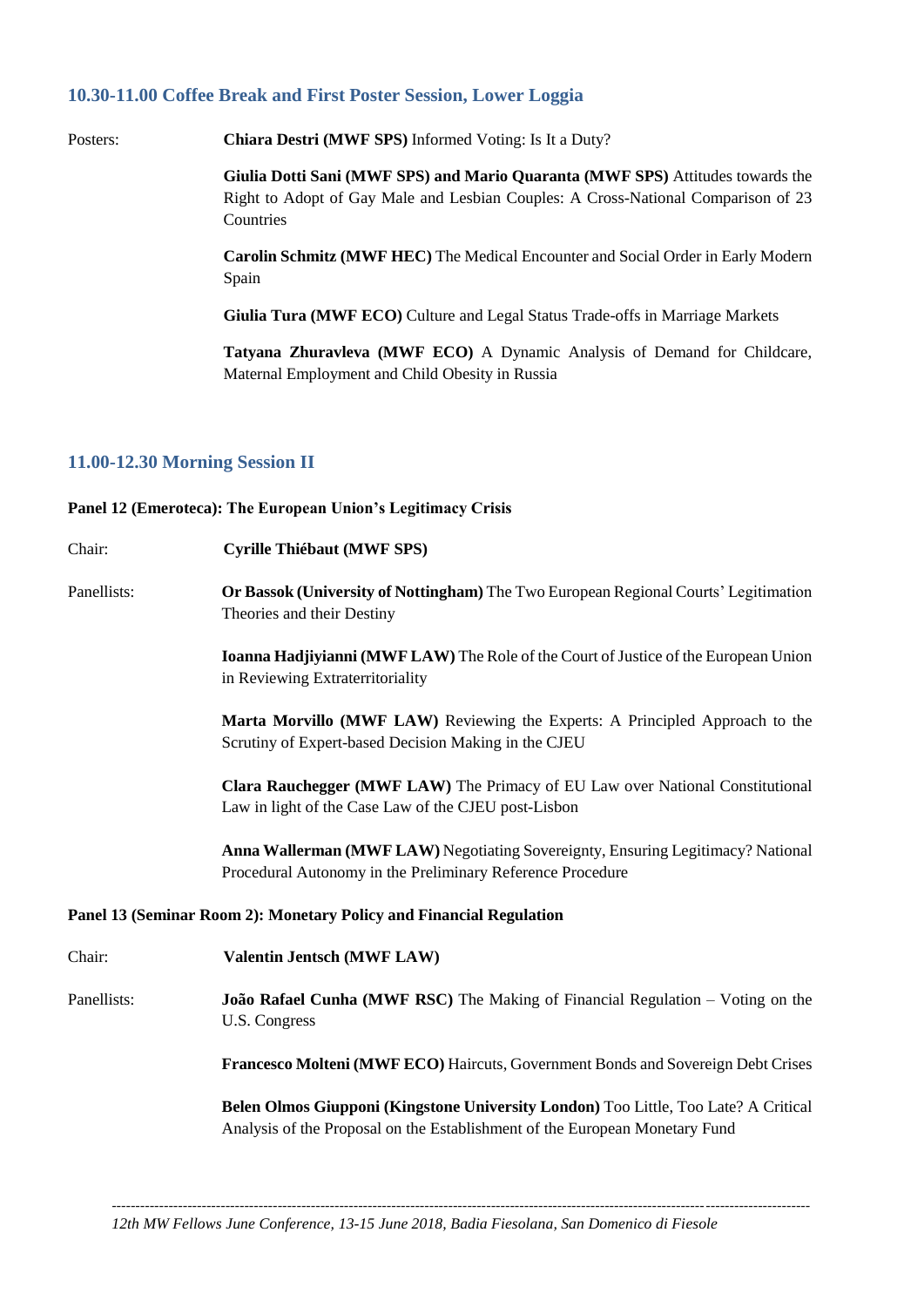**Bernardo Rangoni (MWF LAW)** Retelling the European Banking Union: Experimentalist Governance in Hierarchical Disguise

**Michalis Rousakis (University of Oxford)** Central Bank Communication and Inflation

#### **Panel 14 (Seminar Room 3): Cultural Identity and Mobility**

Chair: **Pavel Khazanov (MWF HEC)** 

Panellists: **Vivian Gerrand (MWF RSC)** Transcultural Image-making as a Source of Resilience and Hope

> **Naoko Hosokawa (MWF RSC)** Word Choice and Identity Negotiation in Multicultural Communities: An Empirical Analysis of Media Discourse on 'Asia' and 'Europe'

> **Rinku Lamba (Jawaharlal Nehru University)** Beyond East and West? Revisiting Rabindranath Tagore's Critique of Nationalism

> **Mishka Sinha (MWF HEC)** The Work of Art in the Age of Digital Reproduction: History, Violence, Self and Nation in the Many (re)Makings of 'Mother India'

#### **12.30-14.00 Lunch Break, Sala della Colonna**

#### **14.00-15.30 Afternoon Session**

#### **Panel 15 (Emeroteca): Contemporary and Post-Socialism in China and the Soviet Union**

| <b>Matthew Canfield (MWF LAW)</b>                                                                                                              |  |  |  |  |  |  |  |  |  |
|------------------------------------------------------------------------------------------------------------------------------------------------|--|--|--|--|--|--|--|--|--|
| <b>Silvana Tarlea (University of Basel)</b> European Studies in China. Images of Europe from<br>Without                                        |  |  |  |  |  |  |  |  |  |
| <b>Pavel Khazanov (MWF HEC) TV Humanism in Late Soviet Russia</b>                                                                              |  |  |  |  |  |  |  |  |  |
| <b>Veneta Ivanova (MWF HEC)</b> The Psi Race: Telepathy, Suggestology<br>and<br>Parapsychology in Cold War Eastern Europe and the Soviet Union |  |  |  |  |  |  |  |  |  |
| <b>Victor Petrov (MWF HEC)</b> The Other Information Society: Socialism, the Scientific-<br>Technical Revolution, and the Future               |  |  |  |  |  |  |  |  |  |
| Panel 16 (Seminar Room 2): Perspectives on Citizenship                                                                                         |  |  |  |  |  |  |  |  |  |
| Chiara Destri (MWF SPS)                                                                                                                        |  |  |  |  |  |  |  |  |  |
|                                                                                                                                                |  |  |  |  |  |  |  |  |  |

Panellists: **Emmanuel Comte (Vienna School of International Studies)** Multi-National Citizenship and Inter-National Security Crises: European Citizenship and the End of the Cold War in Comparative Historical Perspective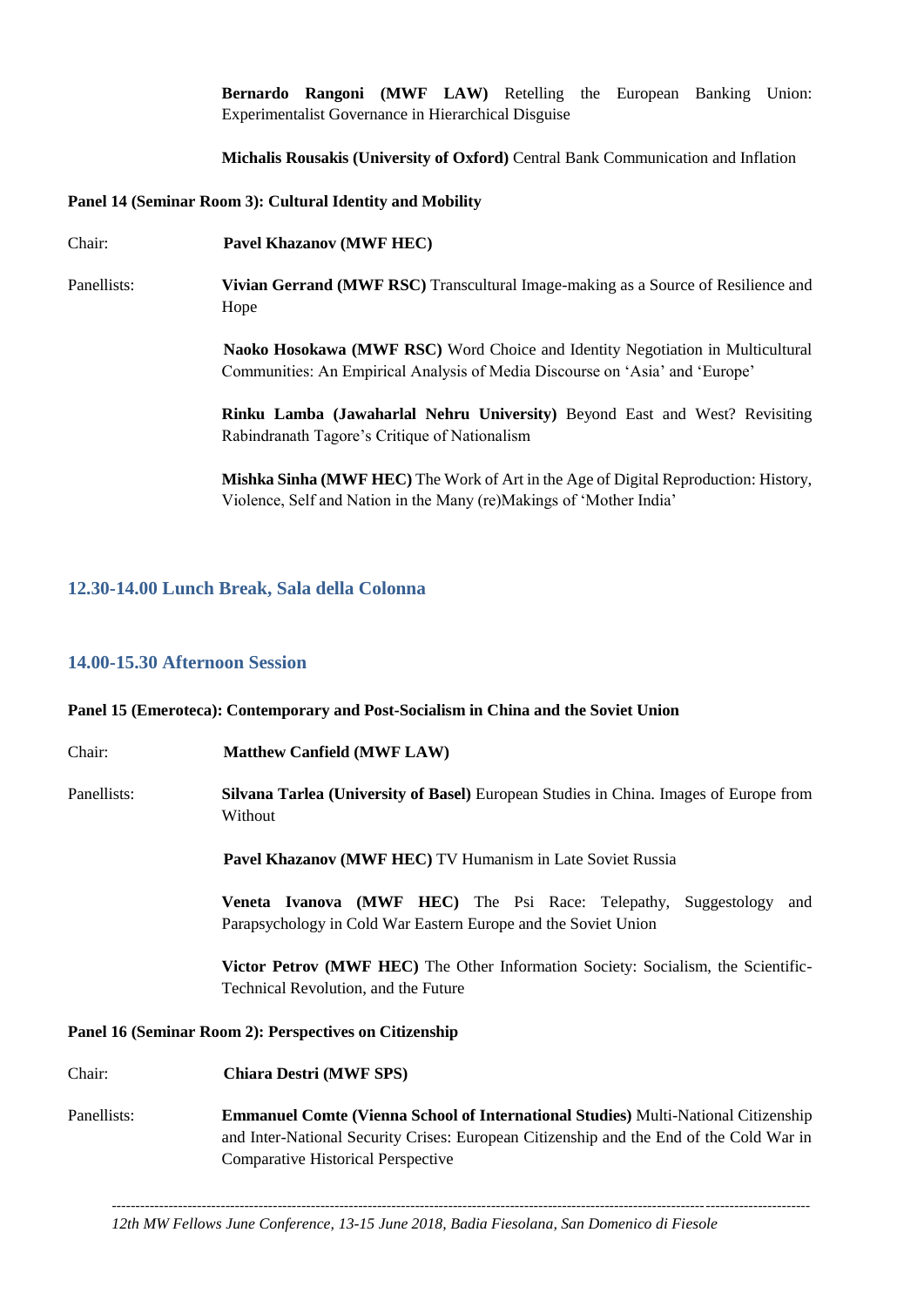**Diane Fromage (Maastricht University)** The EU and Independence Movements Within its Member States

**Christine Hobden (University of Fort Hare)** Citizenship in South Africa: Insights and Challenges

**Jared Holley (MWF HEC)** Taste, Virtue, and Popular Sovereignty: the General Will and General Taste in Rousseau

**Gregor Maučec (MWF LAW)** Discrimination as a Basis for Ethnic and Racial Inequality in the European Union

#### **Panel 17 (Seminar Room 3): International Trade**

Chair: **Ioanna Hadjiyanni (MWF LAW)** Panellists: **Maria Adele Carrai (Marie Skłodowska Curie Fellow, KU Leuven)** The Lite Mega-Regional Order of the Belt and Road Initiative **Madeleine Dungy (MWF HEC)** Crisis and Competition in International Trade Policy during the First World War **Laura Hering (Erasmus University Rotterdam)** Looking for the Bright Side of the China Syndrome: Rising Export Opportunities and Life Satisfaction in China **Vincent Rebeyrol (Toulouse School of Economics)** Protection without Discrimination **Aydin B. Yildirim (MWF RSC)** Politics of European External Trade Policy: Globalization

#### **15.30-16.00 Coffee Break and Second Poster Session, Lower Loggia**

Posters: **Nevena Kulic (MWF SPS)** The Role of Income and Money Management Practices in the Financial Well-being of Swiss Couples

> **Robin Markwica (MWF RSC)** The Passions of Power Politics: How Emotions Influence Crisis Bargaining

of Production and Firms' Use of Anti-Dumping Protection within the European Union

#### **16.00-16.45 Presentation by the Max Weber Alumni Association, Emeroteca**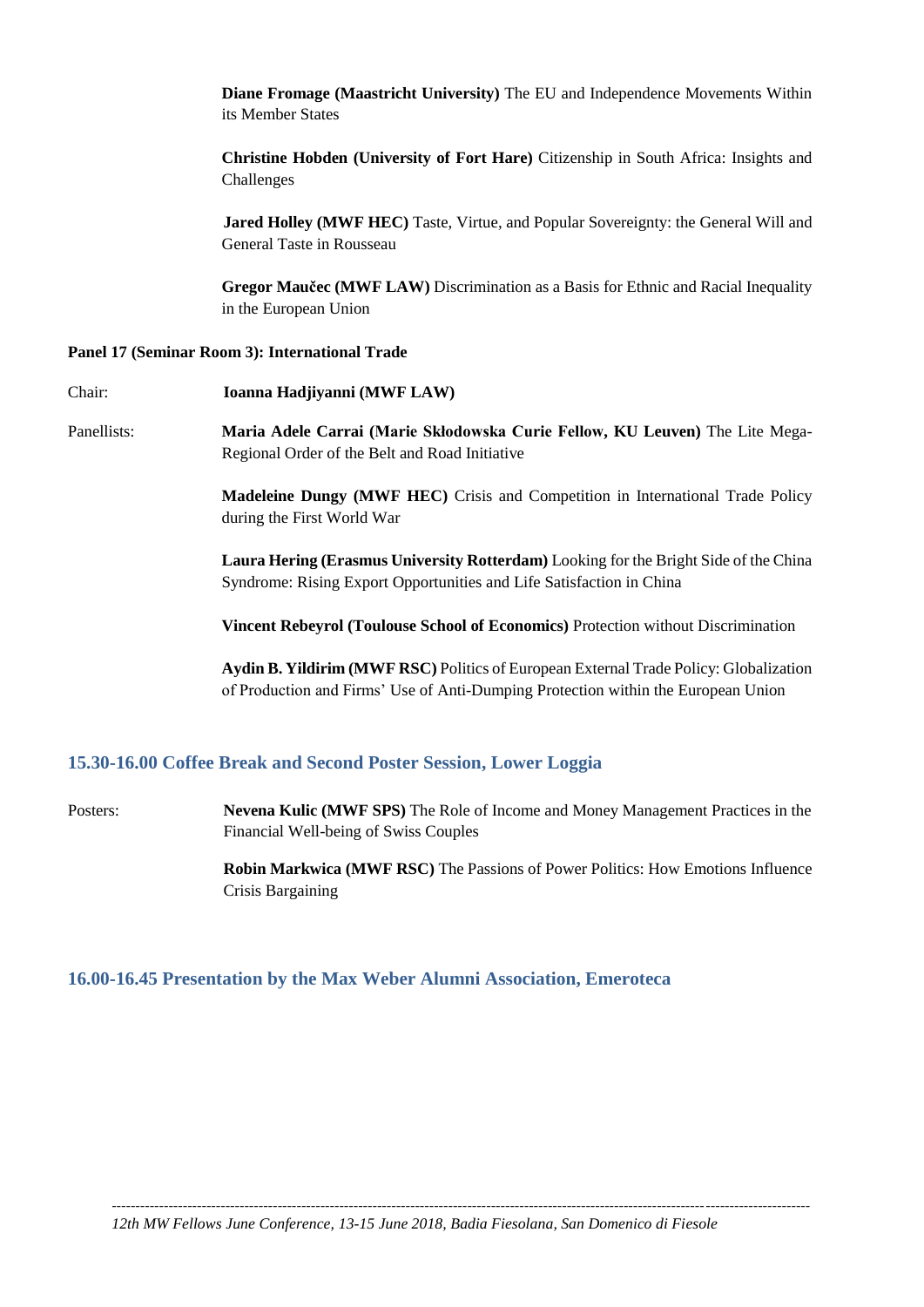**17.00-18.30 Keynote, Theatre** 

### **Keynote Lecture**

# **Transgressing Boundaries in Space and Time: Remarks on the History of a Global Public Sphere**

# **Professor Jürgen Osterhammel University of Konstanz**

Introduction by Angelo Caglioti (MWF HEC)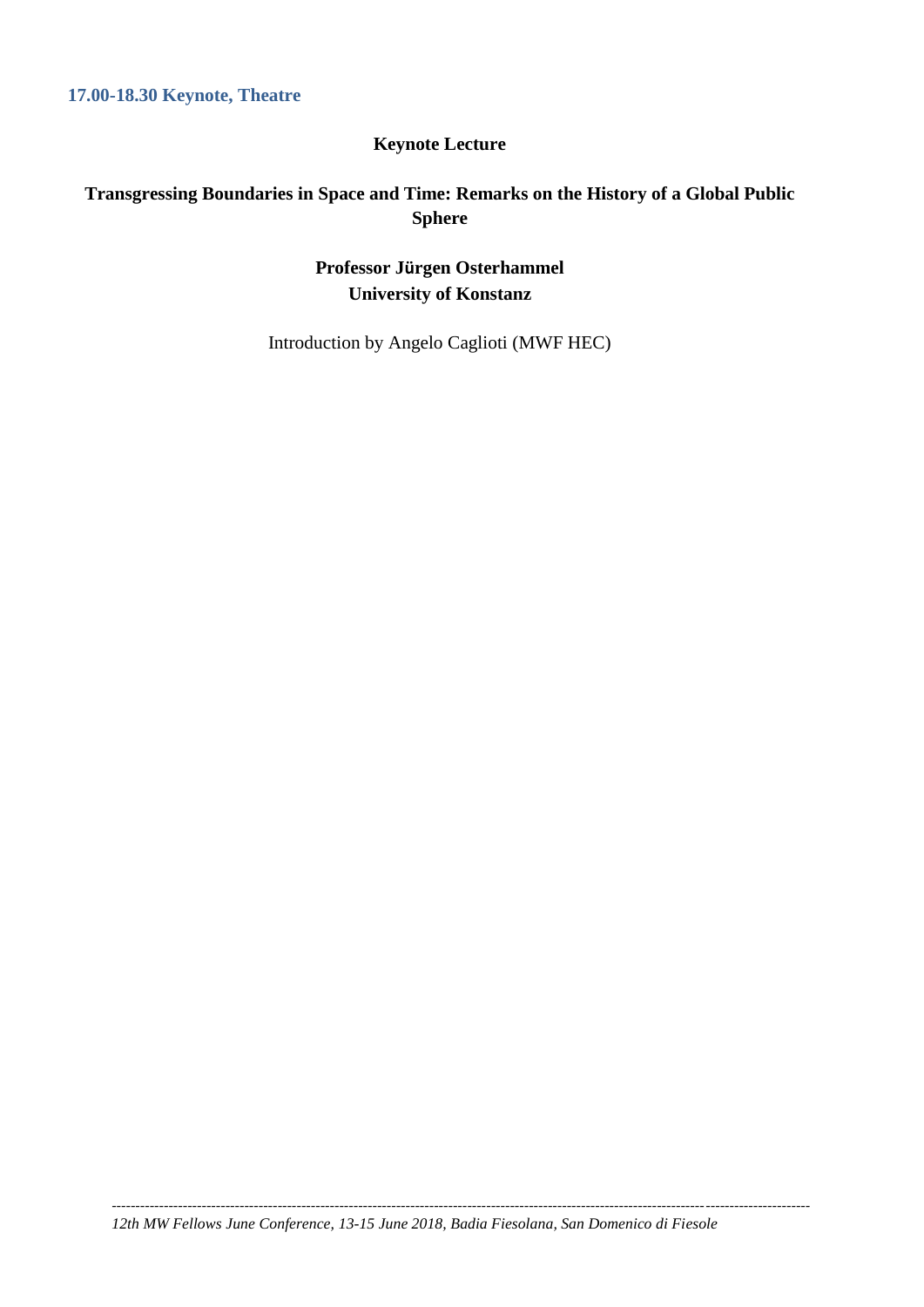# **Friday, 15th June 2018**

#### **09.00-10.30 Morning Session**

# **Panel 18 (Emeroteca): Globalization in History**  Chair: **Blake Smith (MWF HEC)** Panellists: **Angelo Caglioti (MWF HEC)** Rethinking Italian Colonialism in a Global Age **Leonardo Ariel Carrió Cataldi (MWF HEC)** Translating Time, Constructing the World: From Mexico to the Eastern Mediterranean **Blake Smith (MWF HEC)** Finding South Asia in What is the Third Estate? French Revolutionary Orientalism **Christos Tsakas (MWF HEC)** West Germany, Greece, Norway and the EEC, 1957-81 **Panel 19 (Seminar Room 2): Governance of New Technologies**  Chair: **Aris Trantidis (MWF SPS)**  Panellists: **Mariavittoria Catanzariti (Jean Monnet Fellow RSC)** Information Control over Data beyond the Public/Private Divide **Gianluigi Fioriglio (Sapienza University of Rome)** Automating the Information Society between Transparency and Secrecy: What Role for the Law? **Francesca Galli (Jean Monnet Fellow RSC)** The Formalization of Interoperable Networks: Constitutionalising Information Sharing in the AFSJ? **Katarzyna Kryla-Cudna (Tilburg University)** Digital Market Manipulation and the Internet of Things **Francesca Lagioia (MWF LAW)** Dr. Watson vs. Dr. House (with G. Contissa) **Chantal Lavallée (Marie Skłodowska Curie Fellow, Free University of Brussels)** The EU Drone Policy: A New Field of Action for the European Commission **Panel 20 (Theatre): Trust Matters**  Chair: **Anna Wallerman (MWF LAW)** Panellists: **Raquel Barradas de Freitas (MWF LAW)** A Smidgen of Trust **Paul C. Bauer (Mannheim Centre for European Social Research)** The Polarization of Political Trust across Europe

**Kory Kantenga (MWF ECO)** MSM HIV Testing, Prevention, and Risky Sexual Behaviour: Evaluating the Impact of Treatment and PrEP

*12th MW Fellows June Conference, 13-15 June 2018, Badia Fiesolana, San Domenico di Fiesole*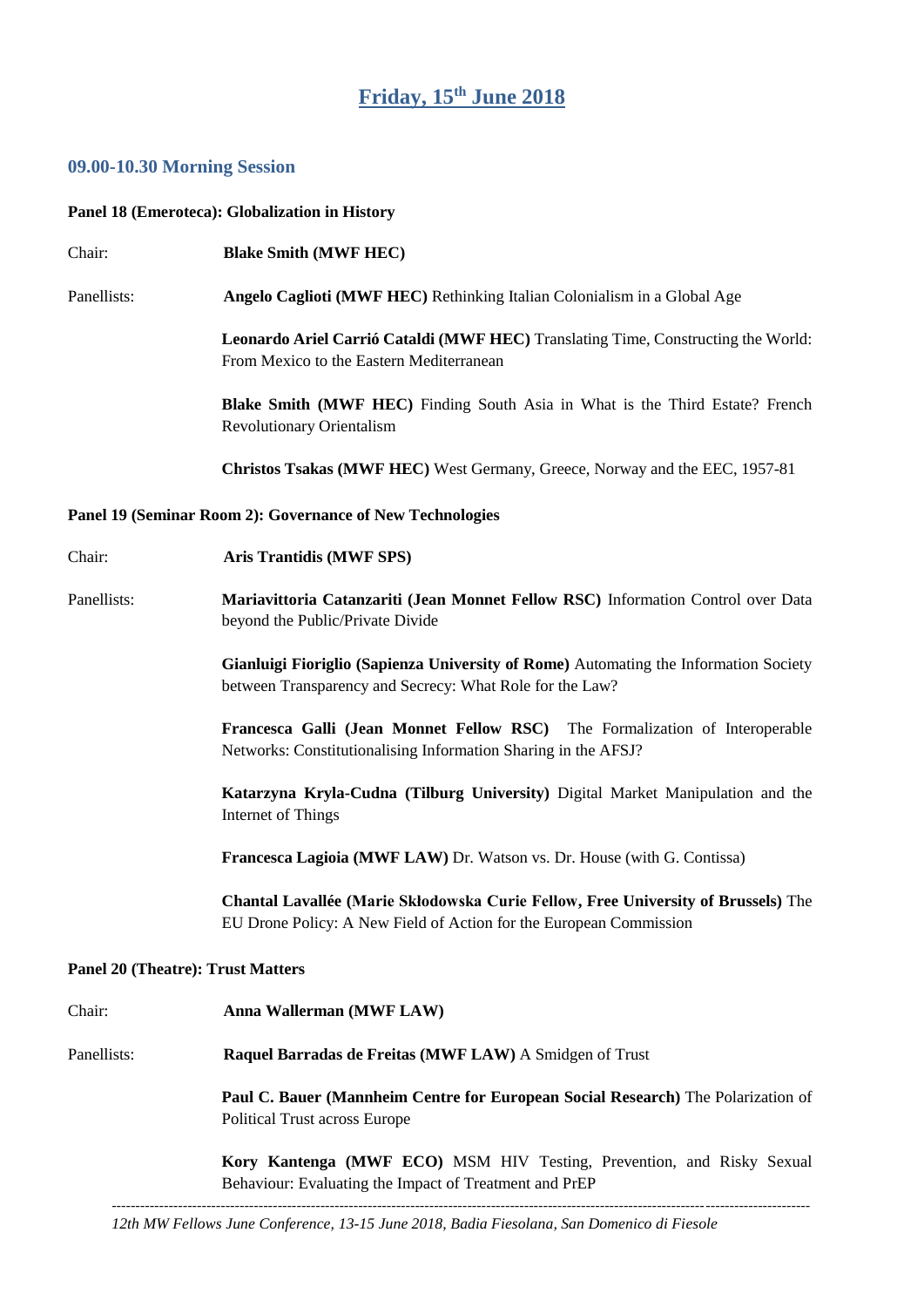**Sergio Lo Iacono (MWF SPS)** The Perks and the Costs of Living in a Social Bubble. How Homogeneous Ego-Networks Affect Generalized Trust

**10.30-11.00 Coffee Break, Lower Loggia**

**11.00-12.30 Keynote, Theatre** 

#### **Keynote Lecture**

#### **Authoritarian Turn in Global Politics**

# **Professor Michael Ignatieff Central European University**

Introduction by Matthew Canfield (MWF LAW)

#### **13.30-14.15, Seminar Room (Villa Paola)**

**How (not) to build an academic career and apply for grants - advice from former Max Weber Fellows** Chair: Ioanna Hadjiyianni (MWF LAW)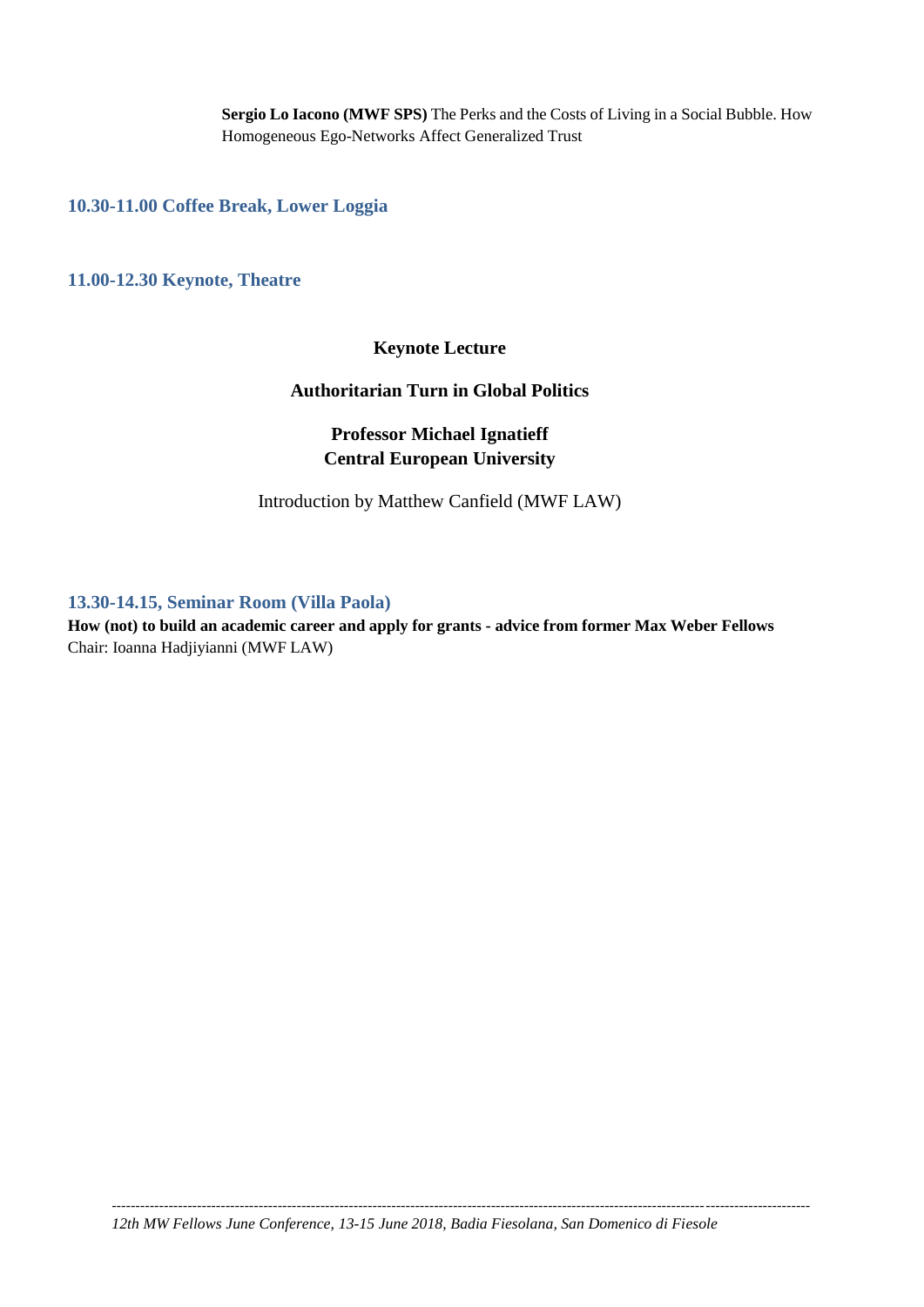|                   | <b>Wednesday, 13 June</b>                                 |                                                           |                   | <b>Thursday, 14 June</b>                                                                   |                                                                |                                                     |                                                                             | Friday, 15 June                                                               |                                      |                                 |  |  |  |
|-------------------|-----------------------------------------------------------|-----------------------------------------------------------|-------------------|--------------------------------------------------------------------------------------------|----------------------------------------------------------------|-----------------------------------------------------|-----------------------------------------------------------------------------|-------------------------------------------------------------------------------|--------------------------------------|---------------------------------|--|--|--|
| 8.45-9.00         |                                                           | Registration                                              |                   |                                                                                            |                                                                |                                                     |                                                                             |                                                                               |                                      |                                 |  |  |  |
|                   |                                                           | (outside) Emeroteca                                       |                   | Panel 9 - Fiscal                                                                           | <b>Panel 10-</b><br>Legal and                                  | Panel $11 -$                                        |                                                                             | Panel $18 -$                                                                  | Panel $19-$                          |                                 |  |  |  |
| $9.00 -$<br>10.30 | Panel 1 -<br>Representation<br>Gaps in Times<br>of Crisis | Panel 2 -<br>Advances in<br>Microeconomic<br>Theory       | $9.00 -$<br>10.30 | Policy and<br>Austerity                                                                    | Cultural<br>Studies of<br>Islam                                | Constitutionalism<br>and Democracy                  |                                                                             | Globalization<br>in History                                                   | Governance<br>of New<br>Technologies | <b>Panel 20 - Trust Matters</b> |  |  |  |
|                   | Emeroteca                                                 | Seminar Room 2                                            |                   | Emeroteca                                                                                  | Seminar<br>Room 2                                              | Seminar Room 3                                      |                                                                             | Emeroteca                                                                     | Seminar<br>Room 2                    | <b>Theatre</b>                  |  |  |  |
| 10.30-            |                                                           | <b>Coffee break</b>                                       | 10.30-            |                                                                                            | <b>Coffee break and poster session</b>                         |                                                     |                                                                             |                                                                               |                                      | <b>Coffee break</b>             |  |  |  |
| 11.00             |                                                           | Lower Loggia                                              | 11.00             |                                                                                            | Lower Loggia                                                   |                                                     |                                                                             |                                                                               |                                      | Lower Loggia                    |  |  |  |
| 11.00-<br>12.30   | Panel 3 -<br>Labour and<br>Demographic<br>Economics       | Panel 4 -<br>International<br>Justice and Human<br>Rights | 11.00-<br>12.30   | Panel $12 -$ The<br>European<br>Union's<br>Legitimacy<br>Crisis                            | Panel $13 -$<br>Monetary<br>Policy and<br>Fiscal<br>Regulation | Panel $14-$<br>Cultural Identity<br>and Mobility    |                                                                             | Keynote Lecture: Michael Ignatieff - Authoritarian Turn in Global<br>Politics |                                      |                                 |  |  |  |
|                   | Emeroteca                                                 | Seminar Room 2                                            |                   | Emeroteca                                                                                  | Seminar Room 2                                                 | Seminar Room 3                                      |                                                                             | <b>Theatre</b>                                                                |                                      |                                 |  |  |  |
| $12.30 -$         |                                                           | <b>Lunch break</b>                                        | 12.30-<br>14.00   | <b>Lunch break</b>                                                                         |                                                                |                                                     | Extra session: How (not) to make an academic career and apply<br>for grants |                                                                               |                                      |                                 |  |  |  |
| 14.00             |                                                           | Sala della Colonna                                        |                   |                                                                                            | Sala della Colonna                                             |                                                     |                                                                             | Seminar Room - Villa Paola                                                    |                                      |                                 |  |  |  |
| 14.00-<br>15.30   | Panel 5 -<br>International<br>Security                    | Panel 6 - Gender<br>and Society                           | 14.00-<br>15.30   | Panel $15 -$<br>Contemporary<br>and Post-<br>Socialism in<br>China and the<br>Soviet Union | Panel $16 -$<br>Perspectives<br>on Citizenship                 | Panel $17 -$<br>International<br>Trade              |                                                                             |                                                                               |                                      |                                 |  |  |  |
|                   | Emeroteca                                                 | Seminar Room 2                                            |                   | Emeroteca                                                                                  | Seminar Room<br>$\mathcal{P}$                                  | Seminar Room 3                                      |                                                                             |                                                                               |                                      |                                 |  |  |  |
| $15.30 -$         |                                                           | <b>Coffee break</b>                                       | 15.30-            |                                                                                            | Coffee break and poster session                                |                                                     |                                                                             |                                                                               |                                      |                                 |  |  |  |
| 16.00             |                                                           | Lower Loggia                                              | 16.00             |                                                                                            | Lower Loggia                                                   |                                                     |                                                                             |                                                                               |                                      |                                 |  |  |  |
| 16.00-<br>17.30   | Panel 7 -<br>International<br>Security                    | Panel 8 - Internation<br>Security                         | 16.00-<br>16.45   | Presentation by the Max Weber Alumni Association                                           |                                                                |                                                     |                                                                             |                                                                               |                                      |                                 |  |  |  |
|                   | Emeroteca                                                 | Seminar Room 2                                            |                   |                                                                                            | Emeroteca                                                      |                                                     |                                                                             |                                                                               |                                      |                                 |  |  |  |
| 18.00             | <b>Barbecue</b>                                           |                                                           | 17.00-<br>18.30   | Keynote Lecture: Jürgen Osterhammel -<br>on the History of a Global Public Sphere          |                                                                | Transgressing Boundaries in Space and Time: Remarks |                                                                             |                                                                               |                                      |                                 |  |  |  |
|                   | Lower Loggia                                              |                                                           |                   |                                                                                            | <b>Theatre</b>                                                 |                                                     |                                                                             |                                                                               |                                      |                                 |  |  |  |

*12th MW Fellows June Conference, 13-15 June 2018, Badia Fiesolana, San Domenico di Fiesole*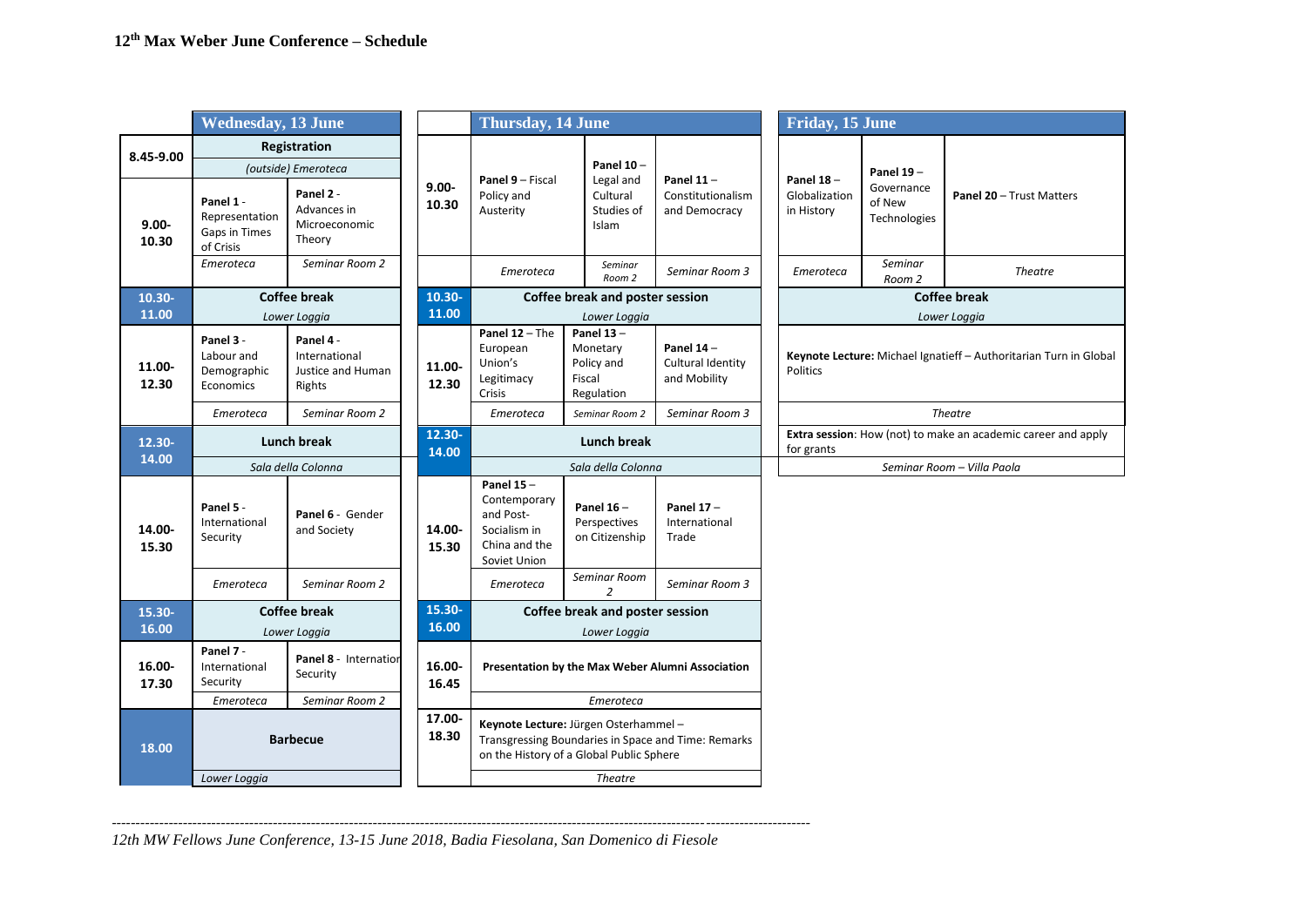| <b>Last Name</b>           | <b>Name</b>    | Year      | <b>Affiliation</b>                           | <b>Email</b>                          | Day   | <b>Time</b> | Room           |
|----------------------------|----------------|-----------|----------------------------------------------|---------------------------------------|-------|-------------|----------------|
| <b>ANDERSSON</b>           | Per            | 17-18     | European University Institute                | Per.andersson@eui.eu                  | 14/06 | 09.00-10.30 | <b>EM</b>      |
| <b>BAGHERI</b>             | Saeed          | 17-18     | European University Institute                | Saeed.bagheri@eui.eu                  | 13/06 | 16.00-17.30 | EM             |
| <b>BARRADAS DE FREITAS</b> | Raquel         | 17-18     | European University Institute                | Raquel.barradas@eui.eu                | 15/06 | 09.00-10.30 | <b>TH</b>      |
| <b>BASSOK</b>              | Or             | 14-16     | University of Nottingham                     | Or.Bassok@nottingham.ac.uk            | 14/06 | 11.00-12.30 | EM             |
| <b>BAUER</b>               | Paul           | $15 - 17$ | Mannheim Centre for European Social Research | mail@paulcbauer.eu                    | 15/06 | 09.00-10.30 | <b>TH</b>      |
| <b>BRILLI</b>              | Ylenia         | $13 - 15$ | <b>Gothenburg University</b>                 | ybrilli@gmail.com                     | 13/06 | 11.00-12.30 | EM             |
| <b>BURIC</b>               | Fedja          | $11 - 12$ | <b>Bellarmine University</b>                 | fburic@bellarmine.edu                 | 14/06 | 09.00-10.30 | S <sub>2</sub> |
| <b>CAGLIOTI</b>            | Angelo         | $17 - 18$ | European University Institute                | Angelo.caglioti@eui.eu                | 15/06 | 09.00-10.30 | EM             |
| <b>CANFIELD</b>            | Matthew        | 17-18     | European University Institute                | Matthew.canfield@eui.eu               | 13/06 | 11.00-12.30 | S <sub>2</sub> |
| <b>CARRAI</b>              | Maria Adele    | $15-17$   | KU Leuven                                    | mariaadele.carrai@kuleuven.be         | 14/06 | 14.00-15.30 | S <sub>3</sub> |
| <b>CARRIO-CATALDI</b>      | Leonardo Ariel | 17-18     | European University Institute                | Leonardo.carrio@eui.eu                | 15/06 | 09.00-10.30 | <b>EM</b>      |
| CASTELLANOS-JANKIEWICZ     | León           | 17-18     | European University Institute                | Leon.castellanos@eui.eu               | 13/06 | 11.00-12.30 | S <sub>2</sub> |
| <b>CATANZARITI</b>         | Mariavittoria  |           | European University Institute                | mariavittoria.catanzariti@eui.eu      | 15/06 | 09.00-10.30 | S <sub>2</sub> |
| <b>CEKA</b>                | <b>Besir</b>   | $13 - 14$ | Davidson College                             | beceka@davidson.edu                   | 14/06 | 09.00-10.30 | S <sub>3</sub> |
| <b>CHAPMAN</b>             | Jonathan       | $16-17$   | New York University Abu Dhabi                | jchapman@nyu.edu                      | 13/06 | 16.00-17.30 | S <sub>2</sub> |
| <b>COMMAULT</b>            | Jeanne         | 17-18     | European University Institute                | Jeanne.commault@eui.eu                | 13/06 | 11.00-12.30 | EM             |
| <b>COMTE</b>               | Emmanuel       | 14-16     | Vienna School of International Studies       | emmanuel.comte@da-vienna.ac.at        | 14/06 | 14.00-15.30 | S <sub>2</sub> |
| <b>CUNHA</b>               | Joao Rafael    | 17-18     | European University Institute                | joao.sousa@EUI.eu                     | 14/06 | 11.00-12.30 | S <sub>2</sub> |
| <b>DAGEFÖRDE</b>           | Mirjam         | 17-18     | European University Institute                | mirjam.dagefoerde@eui.eu              | 13/06 | 09.00-10.30 | EM             |
| <b>DESTRI</b>              | Chiara         | 17-18     | European University Institute                | Chiara.destri@eui.eu                  | 14/06 | 10.30-11.00 | LL.            |
| <b>DO PACO</b>             | David          | $13 - 15$ | SciencesPo Paris                             | david.dopaco@sciencespo.fr            | 13/06 | 14.00-15.30 | S <sub>2</sub> |
| <b>DOTTI SANI</b>          | Giulia         | 17-18     | European University Institute                | Giulia.dottisani@eui.eu               | 14/06 | 10.30-11.00 | LL.            |
| <b>DUNGY</b>               | Madeleine      | 17-18     | European University Institute                | Madeleine.dungy@eui.eu                | 14/06 | 14.00-15.30 | S <sub>3</sub> |
| <b>FAHMI</b>               | Georges        |           | European University Institute                | georges.fahmi@eui.eu                  | 13/06 | 16.00-17.30 | <b>EM</b>      |
| <b>FIORIGLIO</b>           | Gianluigi      | 09-10     | Sapienza University of Rome                  | gianluigi.fioriglio@uniroma1.it       | 15/06 | 09.00-10.30 | S <sub>2</sub> |
| <b>FOSCHI</b>              | Matteo         | 16-18     | European University Institute                | Matteo.foschi@eui.eu                  | 13/06 | 09.00-10.30 | S <sub>2</sub> |
| <b>FOTIOU</b>              | Alexandra      | 17-18     | European University Institute                | Alexandra.fotiou@eui.eu               | 14/06 | 09.00-10.30 | <b>EM</b>      |
| <b>FROMAGE</b>             | Diane          | 14-15     | <b>Maastricht University</b>                 | diane.fromage@maastrichtuniversity.nl | 14/06 | 14.00-15.30 | S <sub>2</sub> |
| <b>GADE</b>                | Tine           | $16 - 18$ | European University Institute                | Tine.gade@eui.eu                      | 13/06 | 16.00-17.30 | <b>EM</b>      |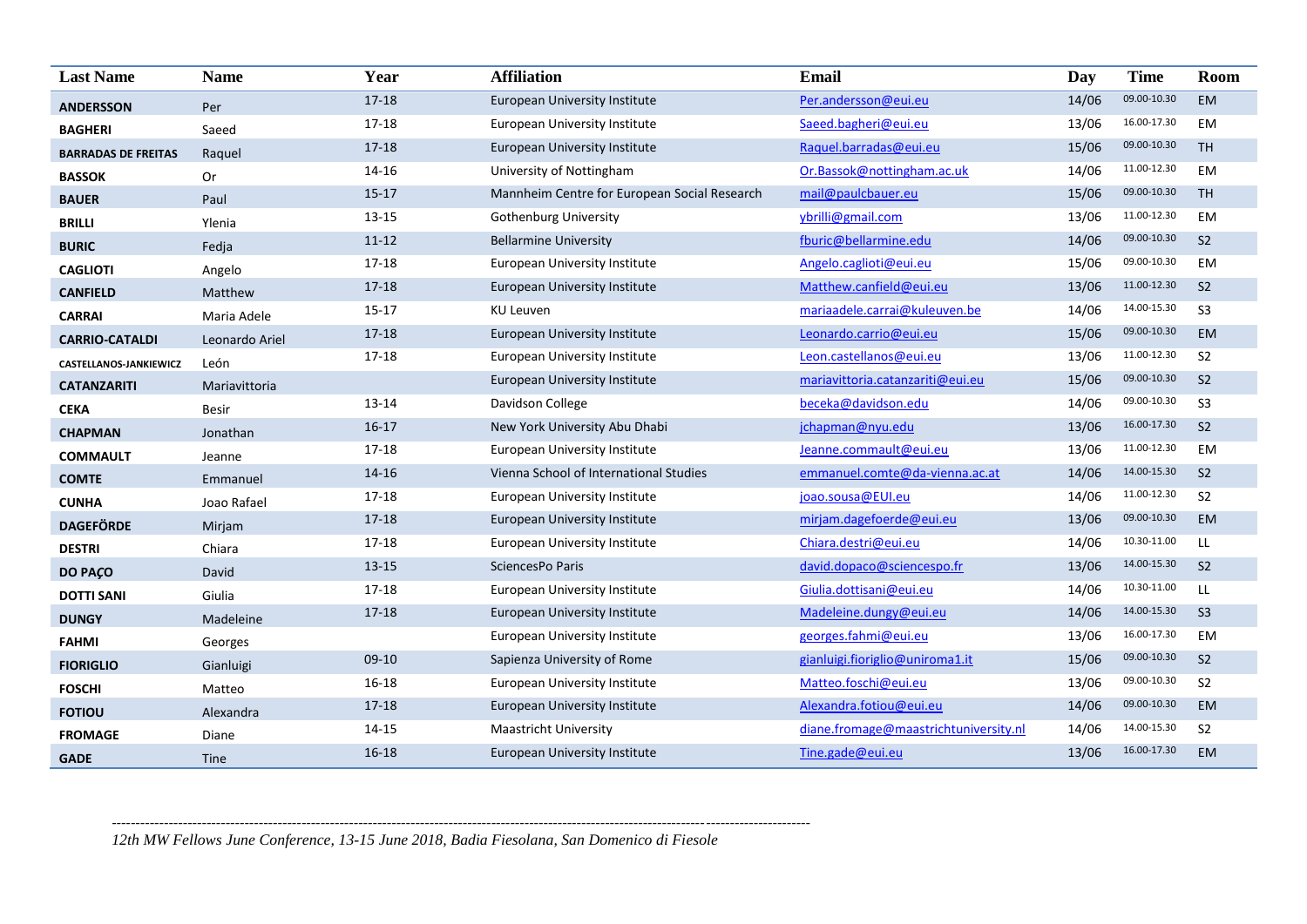| <b>GALLI</b>               | Francesca     |           | European University Institute          | francesca.galli@eui.eu    | 15/06 | 09.00-10.30   | S <sub>2</sub> |
|----------------------------|---------------|-----------|----------------------------------------|---------------------------|-------|---------------|----------------|
| <b>GARMENDIA MADARIAGA</b> | Amuitz        | $16-17$   | Charles III University of Madrid       | amuitz.garmendia@uc3m.es  | 14/06 | 09.00-10.30   | EM             |
| <b>GERRAND</b>             | Vivian        | 17-18     | European University Institute          | Vivian.gerrand@eui.eu     | 14/06 | 11.00-12.30   | S <sub>3</sub> |
| <b>GOREA</b>               | Denis         | 17-18     | European University Institute          | Denis.gorea@eui.eu        | 13/06 | 11.00-12.30   | <b>EM</b>      |
| <b>GORYUNOV</b>            | Maxim         | 16-18     | European University Institute          | Maxim.goryunov@eui.eu     | 13/06 | 09.00 - 10.30 | S <sub>2</sub> |
| <b>HADJIYIANNI</b>         | <b>Ioanna</b> | 17-18     | European University Institute          | Ioanna.hadjiyianni@eui.eu | 14/06 | 11.00-12.30   | EM             |
| <b>HENKE</b>               | Marina        | 17-18     | European University Institute          | Marina.henke@eui.eu       | 13/06 | 14.00-15.30   | EM             |
| <b>HERING</b>              | Laura         | 09-10     | Erasmus University Rotterdam           | hering@ese.eur.nl         | 14/06 | 14.00-15.30   | S <sub>3</sub> |
| <b>HOBDEN</b>              | Christine     | $15 - 17$ | University of Fort Hare                | chobden@ufh.ac.za         | 14/06 | 14.00-15.30   | S <sub>2</sub> |
| <b>HOLLEY</b>              | Jared         | 17-18     | European University Institute          | Jared.holley@eui.eu       | 14/06 | 14.00-15.30   | S <sub>2</sub> |
| <b>HOSOKAWA</b>            | Naoko         | 17-18     | European University Institute          | Naoko.hosokawa@eui.eu     | 14/06 | 11.00-12.30   | S <sub>3</sub> |
| <b>IAKOVIDIS</b>           | lakovos       | 17-18     | European University Institute          | iakovos.iakovidis@eui.eu  | 13/06 | 09.00-10.30   | <b>EM</b>      |
| <b>IVANOVA</b>             | Veneta        | 17-18     | European University Institute          | Veneta.ivanova@eui.eu     | 14/06 | 14.00-15.30   | EM             |
| <b>JENTSCH</b>             | Valentin      | 17-18     | European University Institute          | Valentin.jentsch@eui.eu   | 13/06 | 11.00-12.30   | S <sub>2</sub> |
| <b>KALMO</b>               | Hent          | 14-15     | University of Tartu/Harvard Law School | hent-raul.kalmo@ut.ee     | 14/06 | 09.00-15.30   | S <sub>3</sub> |
| KANTENGA                   | Kory          | 17-18     | European University Institute          | Kory.kantenga@eui.eu      | 15/06 | 09.00-10.30   | <b>TH</b>      |
| <b>KHAZANOV</b>            | Pavel         | 17-18     | European University Institute          | Pavel.khazanov@eui.eu     | 14/06 | 14.00-15.30   | EM             |
| <b>KLEIDER</b>             | Anna          | 17-18     | European University Institute          | hanna.kleider@eui.eu      | 13/06 | 09.00-10.30   | <b>EM</b>      |
| <b>KLEIN</b>               | Steven        | 16-17     | University of Florida                  | stevenklein@ufl.edu       | 14/06 | 09.00-10.30   | S <sub>3</sub> |
| <b>KRYLA-CUDNA</b>         | Katarzyna     | $16-17$   | <b>Tilburg University</b>              | K.M.Kryla@uvt.nl          | 15/06 | 09.00-10.30   | S <sub>2</sub> |
| <b>KULIC</b>               | Nevena        | 16-18     | European University Institute          | Nevena.kulic@eui.eu       | 14/06 | 15.30-16.00   | L              |
| <b>LAGIOIA</b>             | Francesca     | 17-18     | European University Institute          | Francesca.lagioia@eui.eu  | 15/06 | 09.00-10.30   | S <sub>2</sub> |
| <b>LAEGREID</b>            | Per           |           | University of Bergen                   | per.lagreid@uib.no        | 13/06 | 14.00-15.30   | EM             |
| <b>LAMBA</b>               | Rinku         | 07-08     | Jawaharlal Nehru University            | lambarinku@gmail.com      | 14/06 | 11.00-12.30   | S <sub>3</sub> |
| <b>LAVALLÉE</b>            | Chantal       |           | Free University of Brussels            | chantal.lavallee@vub.be   | 15/06 | 09.00-10.30   | S <sub>2</sub> |
| <b>LO IACONO</b>           | Sergio        | 17-18     | European University Institute          | Sergio.loiacono@eui.eu    | 15/06 | 09.00-10.30   | <b>TH</b>      |
| <b>MARCUZZI</b>            | Stefano       | 16-18     | European University Institute          | Stefano.marcuzzi@eui.eu   | 13/06 | 14.00-15.30   | EM             |
| <b>MARKWICA</b>            | Robin         | 17-18     | European University Institute          | Robin.markwica@eui.eu     | 14/06 | 15.30-16.00   | LL             |
| <b>MAUCEC</b>              | Gregor        | 17-18     | European University Institute          | Gregor.maucec@eui.eu      | 14/06 | 14.00-15.30   | S <sub>2</sub> |
| <b>MCDONOUGH</b>           | Paul          | $17 - 18$ | European University Institute          | Paul.mcdonough@eui.eu     | 14/06 | 09.00-10.30   | S <sub>2</sub> |
| <b>MENON</b>               | Seetha        | 16-18     | European University Institute          | Seetha.menon@eui.eu       | 13/06 | 14.00-15.30   | S <sub>2</sub> |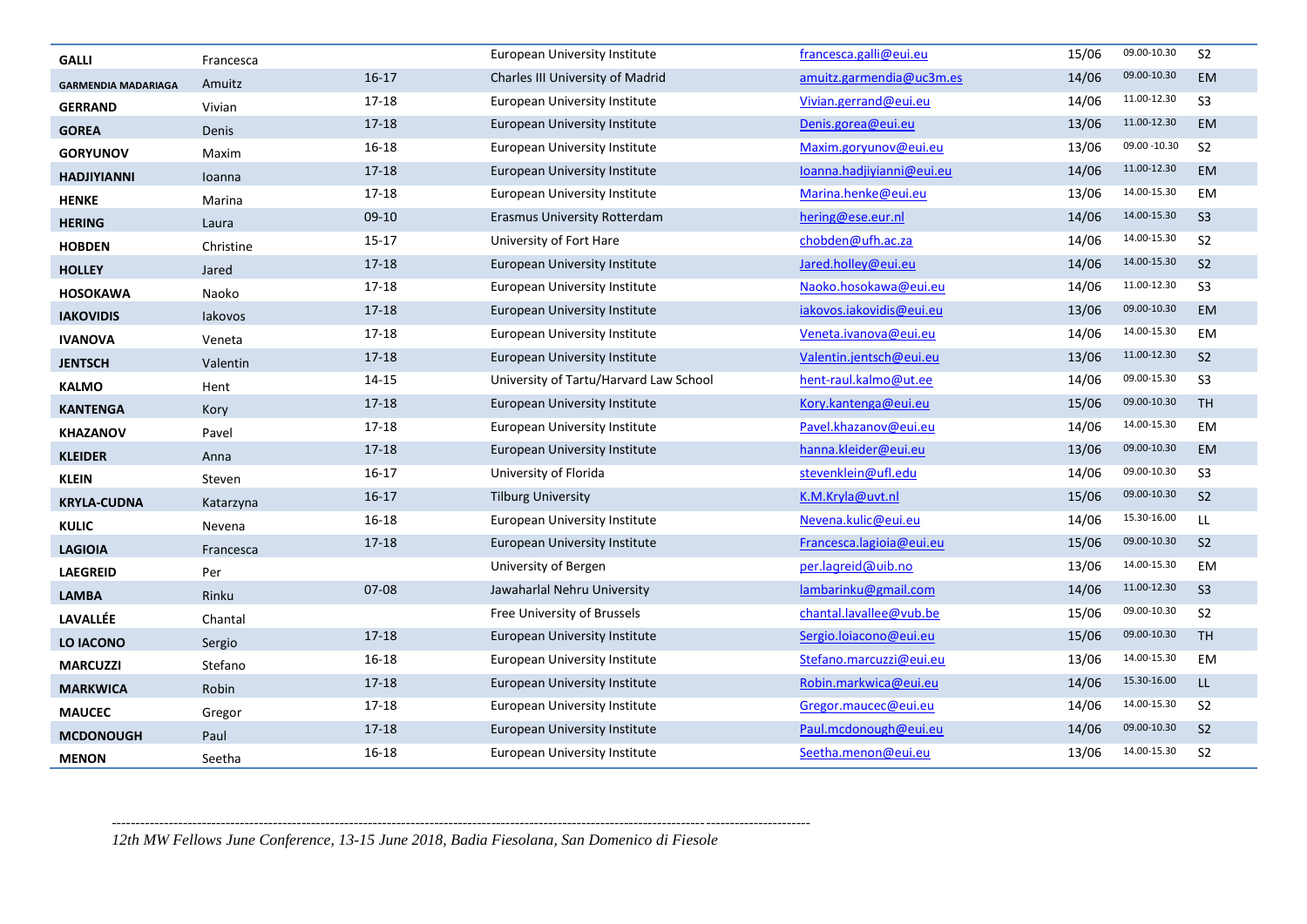| <b>MOLTENI</b>          | Francesco | $16 - 18$ | European University Institute       | Francesco.molteni@eui.eu             | 14/06 | 11.00-12.30 | S <sub>2</sub> |
|-------------------------|-----------|-----------|-------------------------------------|--------------------------------------|-------|-------------|----------------|
| <b>MORVILLO</b>         | Marta     | $17 - 18$ | European University Institute       | Marta.morvillo@eui.eu                | 14/06 | 11.00-12.30 | EM             |
| <b>MOTYL</b>            | Katya     | 17-18     | European University Institute       | Katya.motyl@eui.eu                   | 13/06 | 14.00-15.30 | S <sub>2</sub> |
| <b>MOUAWAD</b>          | Jamil     | 17-18     | European University Institute       | Jamil.mouawad@eui.eu                 | 13/06 | 16.00-17.30 | EM             |
| <b>OLMOS GIUPPONI</b>   | Belen     | 07-09     | Kingstone University London         | belen olmos giupponi@biari.brown.edu | 14/06 | 11.00-12.30 | S <sub>2</sub> |
| <b>PAPADIA</b>          | Andrea    | $17 - 18$ | European University Institute       | Andrea.papadia@eui.eu                | 13/06 | 16.00-17.30 | S <sub>2</sub> |
| <b>PETROV</b>           | Victor    | $17 - 18$ | European University Institute       | Victor.petrov@eui.eu                 | 14/06 | 14.00-15.30 | <b>EM</b>      |
| <b>PRAM</b>             | Kym       | 16-18     | European University Institute       | Kym.pram@eui.eu                      | 13/06 | 09.00-10.30 | S <sub>2</sub> |
| <b>QUARANTA</b>         | Mario     | $17 - 18$ | European University Institute       | Mario.quaranta@eui.eu                | 14/06 | 10.30-11.00 | LL             |
| <b>RANGONI</b>          | Bernardo  | 17-18     | European University Institute       | Bernardo.rangoni@eui.eu              | 14/06 | 11.00-12.30 | S <sub>2</sub> |
| <b>RAUCHEGGER</b>       | Clara     | $16 - 18$ | European University Institute       | Clara.rauchegger@eui.eu              | 14/06 | 11.00-12.30 | <b>EM</b>      |
| <b>REBEYROL</b>         | Vincent   | 08-10     | <b>Toulouse School of Economics</b> | vincent.rebeyrol@tse-fr.eu           | 14/06 | 14.00-15.30 | S <sub>3</sub> |
| <b>REHER</b>            | Stefanie  | $15 - 17$ | University of Strathclyde           | stefanie.reher@strath.ac.uk          | 13/06 | 09.00-10.30 | <b>EM</b>      |
| <b>ROUSAKIS</b>         | Michalis  | 12-14     | University of Oxford                | michael.rousakis@economics.ox.ac.uk  | 14/06 | 11.00-12.30 | S <sub>2</sub> |
| <b>SCALISE</b>          | Gemma     | $17 - 18$ | European University Institute       | Gemma.scalise@eui.eu                 | 13/06 | 16.00-17.30 | S <sub>2</sub> |
| <b>SCHMITZ</b>          | Carolin   | 17-18     | European University Institute       | Carolin.schmitz@eui.eu               | 14/06 | 10.30-11.00 | LL.            |
| <b>SEELKOPF</b>         | Laura     | $16-17$   | European University Institute       | Laura.seelkopf@eui.eu                | 14/06 | 09.00-10.30 | EM             |
| <b>SEURAT</b>           | Leila     | 17-18     | European University Institute       | Leila.seurat@eui.eu                  | 14/06 | 09.00-10.30 | S <sub>2</sub> |
| <b>SINHA</b>            | Mishka    | $17 - 18$ | European University Institute       | Mishka.sinha@eui.eu                  | 14/06 | 11.00-12.30 | S <sub>3</sub> |
| <b>SMITH</b>            | Blake     | 17-18     | European University Institute       | Blake.smith@eui.eu                   | 15/06 | 09.00-10.30 | EM             |
| <b>STRANER</b>          | Katalin   | $16 - 17$ | University of Southampton           | K.Straner@soton.ac.uk                | 13/06 | 16.00-17.30 | S <sub>2</sub> |
| <b>SUZUKI</b>           | Akisato   | $16 - 18$ | European University Institute       | Akisato.suzuki@eui.eu                | 13/06 | 14.00-15.30 | EM             |
| <b>TARLEA</b>           | Silvana   | 14-16     | University of Basel                 | s.tarlea@unibas.ch                   | 14/06 | 14.00-15.30 | EM             |
| <b>TEIXIDO-FIGUERAS</b> | Jordi     | 15-16     | University of Barcelona             | j.teixido@ub.edu                     | 13/06 | 11.00-12.30 | EM             |
| <b>THIÉBAUT</b>         | Cyrille   | $17 - 18$ | European University Institute       | cyrille.thiebaut@eui.eu              | 13/06 | 09.00-10.30 | <b>EM</b>      |
| <b>TRANTIDIS</b>        | Aris      | 16-18     | European University Institute       | Aris.trantidis@eui.eu                | 13/06 | 16.00-17.30 | S <sub>2</sub> |
| <b>TRUCHLEWSKI</b>      | Zbigniew  | $17 - 18$ | European University Institute       | Zbigniew.truchlewski@eui.eu          | 14/06 | 09.00-10.30 | <b>EM</b>      |
| <b>TSAKAS</b>           | Christos  | 17-18     | European University Institute       | Christos.tsakas@eui.eu               | 15/06 | 09.00-10.30 | EM             |
| <b>TURA</b>             | Giulia    | $17 - 18$ | European University Institute       | Giulia.tura@eui.eu                   | 14/06 | 10.30-11.00 | L              |
| <b>VAN HOOFT</b>        | Paul      | 16-18     | European University Institute       | Paul.vanhooft@eui.eu                 | 13/06 | 14.00-15.30 | <b>EM</b>      |
| <b>VELLA</b>            | Eugenia   | $13 - 14$ | University of Sheffield             | e.vella@sheffield.ac.uk              | 14/06 | 09.00-10.30 | <b>EM</b>      |